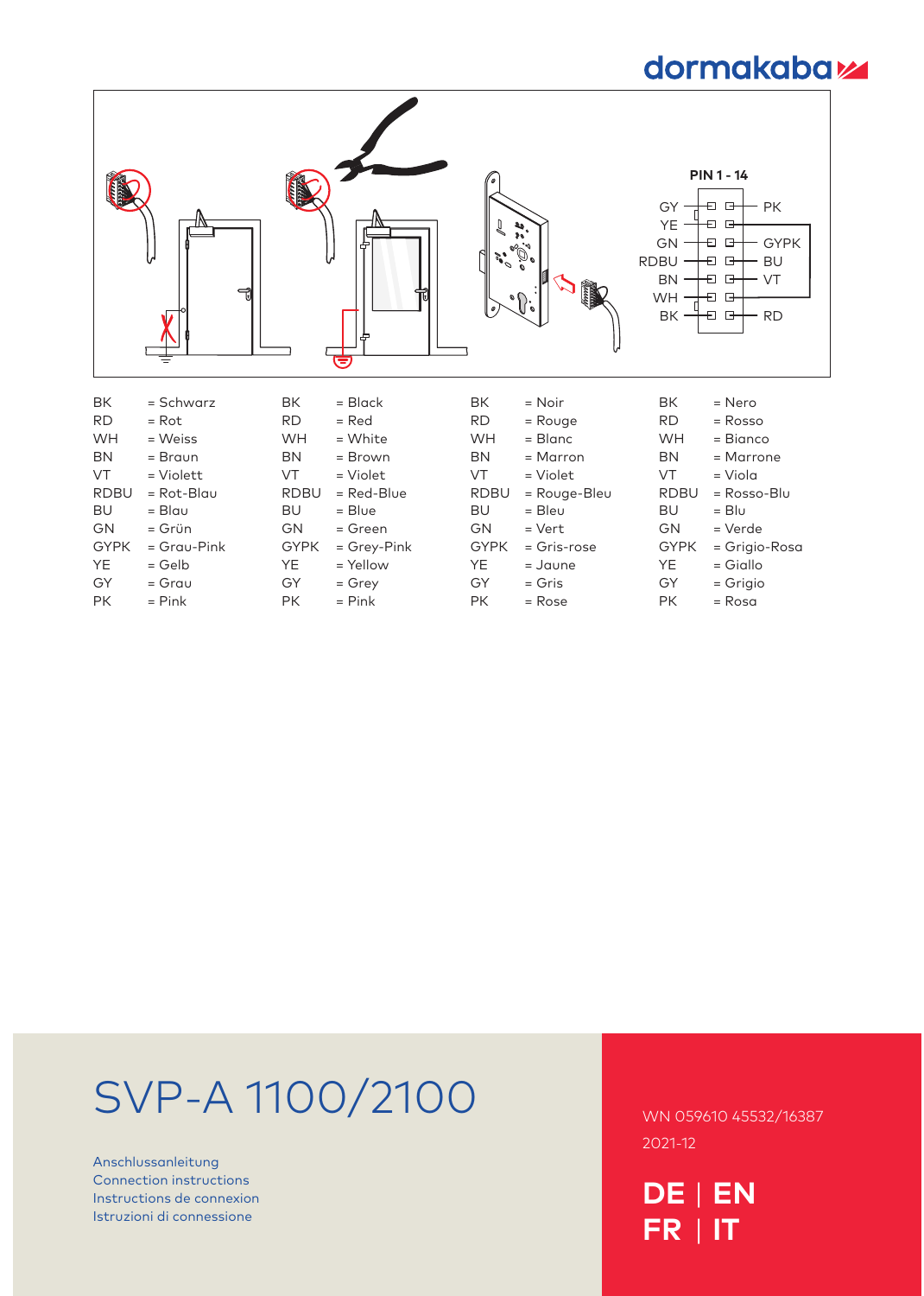**DE**

| <b>Kabel</b> | <b>SVP/SVA 4xxx</b>                                                | SVP/SVZ/SVA 6xxx                                                                | SVP/SVA 2xxx (F)                       |                                                     |                                         |
|--------------|--------------------------------------------------------------------|---------------------------------------------------------------------------------|----------------------------------------|-----------------------------------------------------|-----------------------------------------|
|              | <b>Stand alone</b>                                                 | <b>Stand alone</b>                                                              | <b>CAN</b>                             | <b>Stand alone</b>                                  | <b>DCW</b>                              |
| <b>BK</b>    | nicht belegen                                                      | GND (3)                                                                         | GND (3)                                | GND (3)                                             | GND (3)                                 |
| <b>RD</b>    | nicht belegen                                                      | Drücker einkuppeln<br>über GND-Kontakt<br>Arbeitsstrom = NO<br>$Ruhestrom = NC$ | nicht belegen                          | SVP/SVA<br>entriegeln<br>über<br><b>GND-Kontakt</b> | nicht belegen                           |
| <b>WH</b>    | nicht belegen                                                      | +12 V DC oder<br>+24 V DC stabilisiert                                          | $+24$ V DC (1)                         | +24 V DC (1)                                        | +24 V DC (1)                            |
| <b>BN</b>    | Steuerfalle ein, NC                                                | Steuerfalle ein, NC                                                             | nicht belegen                          | SVA und SVI<br>entriegeln <sup>*1</sup>             | nicht belegen                           |
| <b>VT</b>    | SVP/SVA verriegelt und<br>Drücker betätigt, C                      | SVP/SVZ/SVA<br>verriegelt und<br>Drücker betätigt, C                            | SVP/SVA<br>verriegelt<br>max. 30mA Out | SVP/SVA<br>verriegelt<br>max. 30mA Out              | SVP/SVA<br>verriegelt<br>max. 30 mA Out |
| <b>RDBU</b>  | SVP/SVA verriegelt, NC                                             | SVP/SVZ/SVA<br>verriegelt, NC                                                   | nicht belegen                          | nicht belegen                                       | nicht belegen                           |
| <b>BU</b>    | Drücker betätigt, NO                                               | Drücker betätigt, NO                                                            | nicht belegen                          | Türkontakt<br>über<br><b>GND-Kontakt</b>            | nicht belegen                           |
| <b>GN</b>    | Zylinderkontakt, NO                                                | Zylinderkontakt, NO                                                             | CAN(H)                                 | nicht belegen                                       | DCW(B)                                  |
| <b>GYPK</b>  | SVP/SVA entriegelt, NO                                             | SVP/SVZ/SVA<br>entriegelt, NO                                                   | nicht belegen                          | nicht belegen                                       | nicht belegen                           |
| <b>YE</b>    | SVP/SVA entriegelt und<br>Steuerfalle ein, C<br>Zylinderkontakt, C | SVP/SVZ/SVA<br>entriegelt und<br>Steuerfalle ein, C<br>Zylinderkontakt, C       | CAN(L)                                 | nicht belegen                                       | DCW(A)                                  |
| GY           | Sabotagelinie                                                      | Sabotagelinie                                                                   | RS485 N*1                              | RS485 N*1                                           | RS485 N*1                               |
| <b>PK</b>    | Sabotagelinie                                                      | Sabotagelinie                                                                   | RS485 P*1                              | RS485 P*1                                           | RS485 P*1                               |

| <b>Kabel</b> | SVI 2xxx F <sup>*1</sup><br>mit SVA 2xxx (F) | SVI 4xxx<br><b>Stand alone</b>            | BK.<br>RD.<br><b>WH</b>           | $=$ Schwarz<br>$= Rot$<br>$=$ Weiss |
|--------------|----------------------------------------------|-------------------------------------------|-----------------------------------|-------------------------------------|
| <b>BK</b>    | GND (3)                                      | nicht belegen                             | <b>BN</b>                         | $=$ Braun                           |
| <b>RD</b>    | nicht belegen                                | nicht belegen                             | VT<br>RDBU                        | $=$ Violett<br>= Rot-Blau           |
| <b>WH</b>    | $+24$ V DC (1)                               | nicht belegen                             | <b>BU</b>                         | $=$ Blau                            |
| <b>BN</b>    | nicht belegen                                | Riegelkontakt <sup>*2</sup>               | GN.<br><b>GYPK</b>                | = Grün<br>= Grau-Pink               |
| VT           | SVI verriegelt<br>max. 30mA Out              | SVI verriegelt und<br>Drücker betätigt, C | YE.<br>GY.                        | = Gelb<br>= Grau                    |
| <b>RDBU</b>  | nicht belegen                                | SVI verriegelt, NC                        | PK.                               | $=$ Pink                            |
| <b>BU</b>    | nicht belegen                                | Drücker betätigt, NO                      | * <sup>1</sup> nur in Kombinatior |                                     |
| <b>GN</b>    | nicht belegen                                | Riegelkontakt <sup>*2</sup>               | * <sup>2</sup> Optional           |                                     |
| <b>GYPK</b>  | Riegelkontakt <sup>*2</sup>                  | SVI entriegelt, NO                        |                                   |                                     |
| <b>YE</b>    | Riegelkontakt <sup>*2</sup>                  | SVI entriegelt, C                         |                                   |                                     |
| <b>GY</b>    | RS485 N*1                                    | Sabotagelinie                             |                                   |                                     |
| <b>PK</b>    | RS485 P*1                                    | Sabotagelinie                             |                                   |                                     |

ation SVA 2xxx (F) mit SVI 2xxx F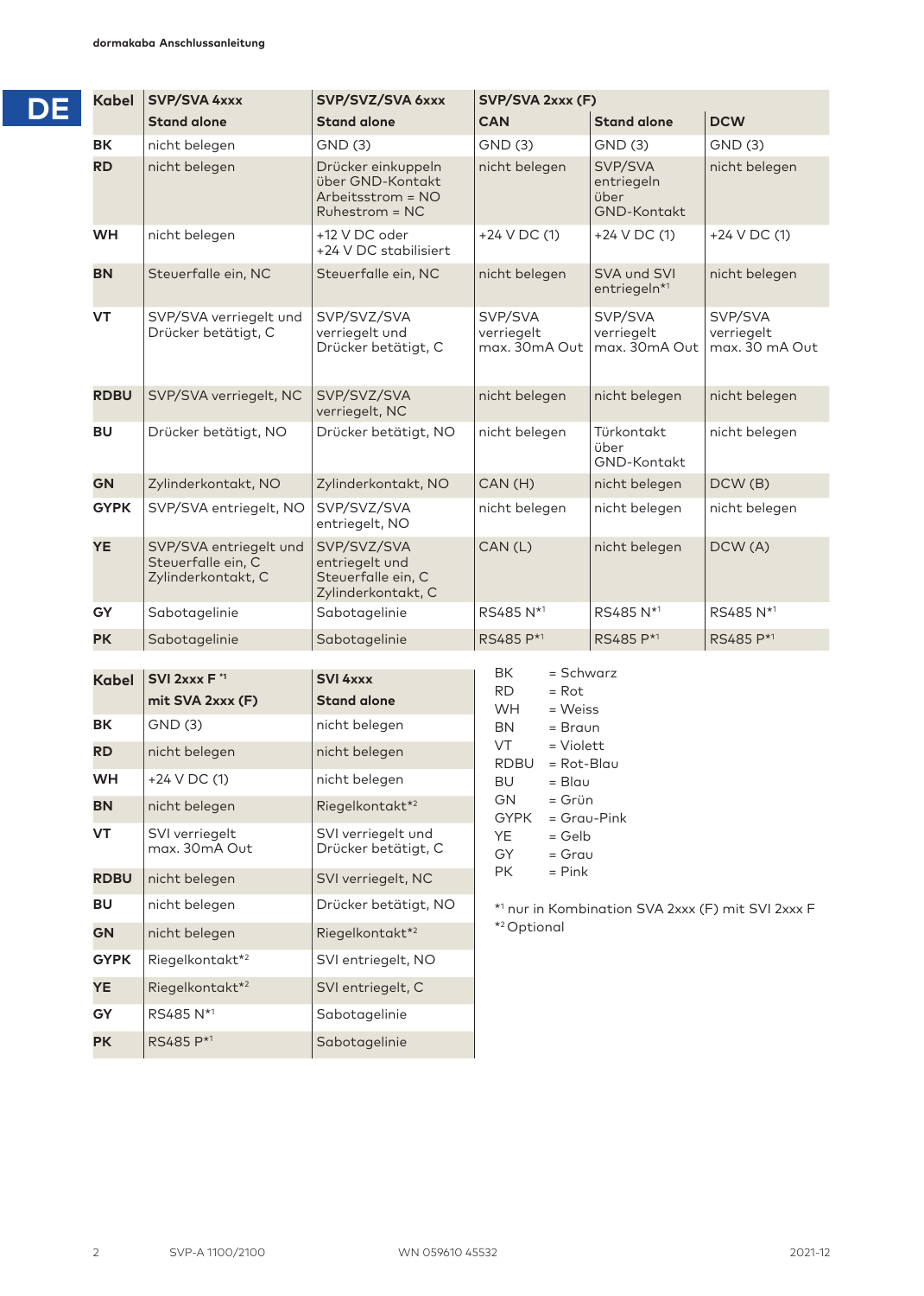| <b>Cable</b> | <b>SVP/SVA 4xxx</b>                                             | SVP/SVZ/SVA 6xxx                                                                                  |                                 | SVP/SVA 2xxx (F)                           |                                 |  |
|--------------|-----------------------------------------------------------------|---------------------------------------------------------------------------------------------------|---------------------------------|--------------------------------------------|---------------------------------|--|
|              | <b>Stand alone</b>                                              | <b>Stand alone</b>                                                                                | <b>CAN</b>                      | <b>Stand alone</b>                         | <b>DCW</b>                      |  |
| <b>BK</b>    | do not use                                                      | GND (3)                                                                                           | GND (3)                         | GND (3)                                    | GND(3)                          |  |
| <b>RD</b>    | do not use                                                      | throw-in lever handle<br>by GND contact,<br>$fail\text{-}secure = NO,$<br>$fail\text{-}safe = NC$ | do not use                      | unlock<br>SVP/SVA by<br><b>GND</b> contact | do not use                      |  |
| <b>WH</b>    | do not use                                                      | $+12$ V DC or<br>+24 V DC stabilized                                                              | $+ 24 VDC(1)$                   | $+24$ V DC (1)                             | $+ 24 VDC(1)$                   |  |
| <b>BN</b>    | trip latch on, NC                                               | trip latch on, NC                                                                                 | do not use                      | unlock SVA/<br>$SVI^{*1}$                  | do not use                      |  |
| <b>VT</b>    | SVP/SVA locked and<br>lever handle operated,<br>C               | SVP/SVZ/SVA locked<br>and lever handle<br>operated, C                                             | SVP/SVA locked<br>max. 30mA Out | SVP/SVA locked<br>max. 30mA Out            | SVP/SVA locked<br>max. 30mA Out |  |
| <b>RDBU</b>  | SVP/SVA locked, NC                                              | SVP/SVZ/SVA locked,<br>NC                                                                         | do not use                      | do not use                                 | do not use                      |  |
| <b>BU</b>    | lever handle<br>operated, NO                                    | lever handle<br>operated, NO                                                                      | do not use                      | door contact by<br><b>GND</b> contact      | do not use                      |  |
| <b>GN</b>    | cylinder contact, NO                                            | cylinder contact, NO                                                                              | CAN(H)                          | do not use                                 | DCW(B)                          |  |
| <b>GYPK</b>  | SVP/SVA unlocked, NO                                            | SVP/SVZ/SVA<br>unlocked, NO                                                                       | do not use                      | do not use                                 | do not use                      |  |
| <b>YE</b>    | SVP/SVA unlocked and<br>trip latch on, C<br>cylinder contact, C | SVP/SVZ/SVA<br>unlocked and<br>trip latch on, C<br>cylinder contact, C                            | CAN(L)                          | do not use                                 | DCW(A)                          |  |
| GY           | sabotage line                                                   | sabotage line                                                                                     | RS485 N*1                       | RS485 N*1                                  | RS485 N*1                       |  |
| <b>PK</b>    | sabotage line                                                   | sabotage line                                                                                     | RS485 P*1                       | RS485 P*1                                  | RS485 P*1                       |  |

| <b>Cable</b> | <b>SVI 2xxx F *1</b><br>with SVA 2xxx (F) | SVI 4xxx<br><b>Stand alone</b>             | <b>BK</b><br>RD.<br><b>WH</b>                 |
|--------------|-------------------------------------------|--------------------------------------------|-----------------------------------------------|
| <b>BK</b>    | GND (3)                                   | do not use                                 | <b>BN</b>                                     |
| <b>RD</b>    | do not use                                | do not use                                 | VT<br><b>RDBU</b>                             |
| <b>WH</b>    | $+ 24 VDC(1)$                             | do not use                                 | <b>BU</b>                                     |
| <b>BN</b>    | do not use                                | bolt contact <sup>*2</sup>                 | <b>GN</b><br><b>GYPK</b>                      |
| VT           | SVI locked<br>max. 30mA Out               | SVI locked and lever<br>handle operated, C | YF<br>GY                                      |
| <b>RDBU</b>  | do not use                                | SVI locked, NC                             | <b>PK</b>                                     |
| <b>BU</b>    | do not use                                | lever handle<br>operated, NO               | * <sup>1</sup> only i<br>* <sup>2</sup> Optic |
| GN           | do not use                                | bolt contact <sup>*2</sup>                 |                                               |
| <b>GYPK</b>  | bolt contact <sup>*2</sup>                | SVI unlocked, NO                           |                                               |
| <b>YE</b>    | bolt contact <sup>*2</sup>                | SVI unlocked, C                            |                                               |
| <b>GY</b>    | RS485 N*1                                 | sabotage line                              |                                               |
| <b>PK</b>    | RS485 P*1                                 | sabotage line                              |                                               |

| BК          | $=$ Black   |
|-------------|-------------|
| RD          | = Red       |
| <b>WH</b>   | = White     |
| <b>BN</b>   | = Brown     |
| VT          | $=$ Violet  |
| RDBU        | = Red-Blue  |
| BU          | = Blue      |
| GN          | = Green     |
| <b>GYPK</b> | = Grey-Pink |
| YΕ          | = Yellow    |
| GY          | = Grey      |
| PК          | = Pink      |

in combination SVA 2xxx (F) with SVI 2xxx F onal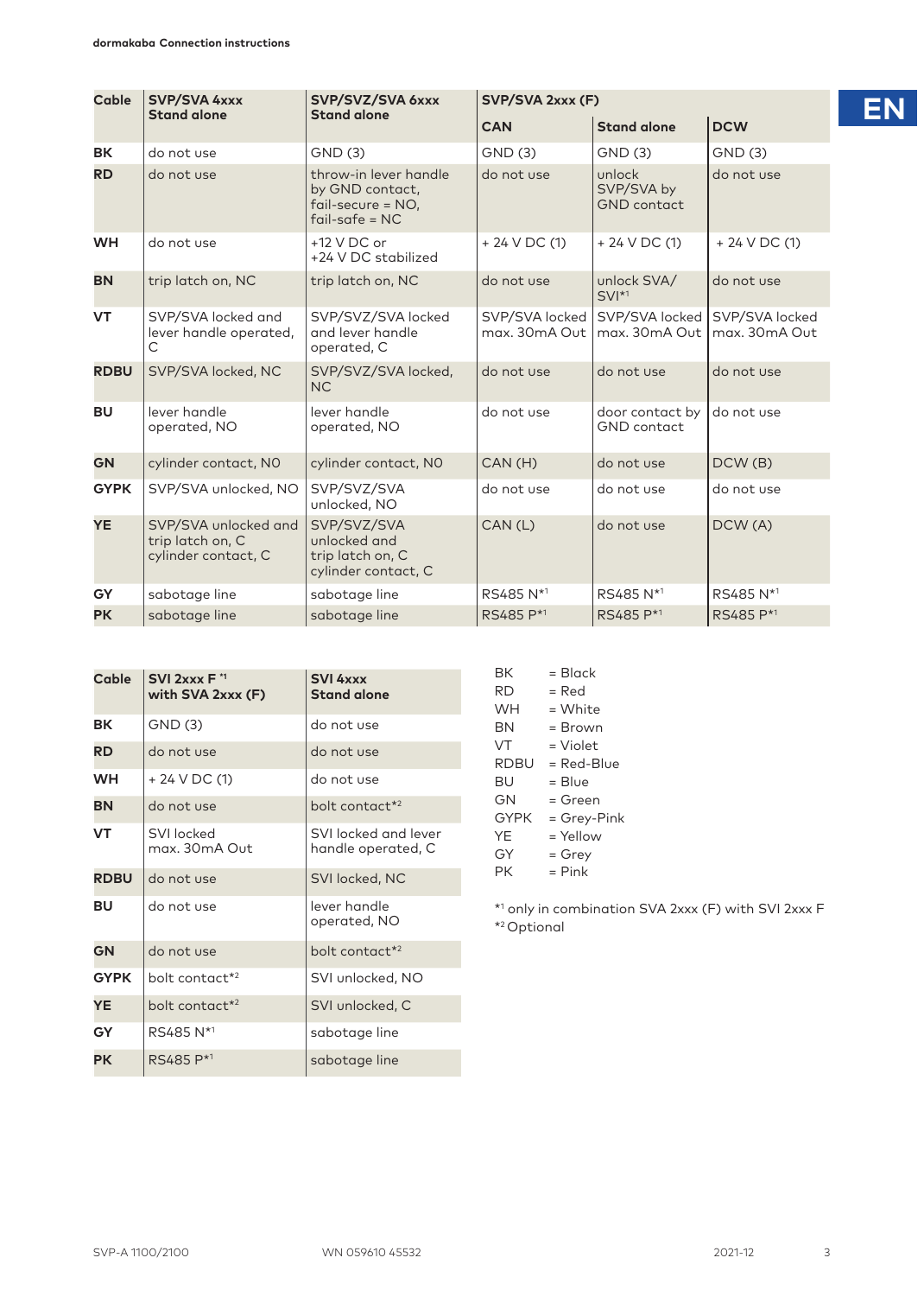## **FR Câbles SVP/SVA 4xxx**

|             | Câbles   SVP/SVA 4xxx<br><b>Stand alone</b>                                              | SVP/SVZ/SVA 6xxx<br><b>Stand alone</b>                                                            | SVP/SVA 2xxx (F)                       |                                                   |                                        |
|-------------|------------------------------------------------------------------------------------------|---------------------------------------------------------------------------------------------------|----------------------------------------|---------------------------------------------------|----------------------------------------|
|             |                                                                                          |                                                                                                   | <b>CAN</b>                             | <b>Stand alone</b>                                | <b>DCW</b>                             |
| <b>BK</b>   | ne pas utiliser                                                                          | GND (3)                                                                                           | GND (3)                                | GND (3)                                           | GND (3)                                |
| <b>RD</b>   | ne pas utiliser                                                                          | embrayer lebéquille<br>par GND contact,<br>courant à émission=NO,<br>courant à rupture=NC<br>(NF) | ne pas utiliser                        | déverrouillé<br>SVP/SVA par<br><b>GND</b> contact | ne pas utiliser                        |
| <b>WH</b>   | ne pas utiliser                                                                          | +12 V DC ou<br>+24 V DC stabilisé                                                                 | $+ 24 VDC(1)$                          | $+ 24 VDC(1)$                                     | $+ 24 VDC(1)$                          |
| <b>BN</b>   | pêne de commande<br>actionné, NC (NF)                                                    | pêne de commande<br>actionné, NC (NF)                                                             | ne pas utiliser                        | Déverrouiller<br>SVA et SVI*1                     | ne pas utiliser                        |
| <b>VT</b>   | SVP/SVA verrouillé et<br>oigné actionné, C                                               | SVP/SVZ/SVA verrouillé<br>et poigné actionné, C                                                   | SVP/SVA<br>verrouillé<br>max. 30mA Out | SVP/SVA<br>verrouillé<br>max. 30mA Out            | SVP/SVA<br>verrouillé<br>max. 30mA Out |
| <b>RDBU</b> | SVP/SVA verrouillé,<br>NC (NF)                                                           | SVP/SVZ/SVA<br>verrouillé, NC (NF)                                                                | ne pas utiliser                        | ne pas utiliser                                   | ne pas utiliser                        |
| <b>BU</b>   | poigné actionné, NO                                                                      | poigné actionné, NO                                                                               | ne pas utiliser                        | contact de<br>porte par GND<br>contact            | ne pas utiliser                        |
| <b>GN</b>   | contact de cylindres,<br><b>NO</b>                                                       | contact de cylindres,<br><b>NO</b>                                                                | CAN(H)                                 | ne pas utiliser                                   | DCW(B)                                 |
| <b>GYPK</b> | SVP/SVA déverrouillé,<br><b>NO</b>                                                       | SVP/SVZ/SVA<br>déverrouillé, NO                                                                   | ne pas utiliser                        | ne pas utiliser                                   | ne pas utiliser                        |
| <b>YE</b>   | SVP/SVA déverrouillé<br>et<br>pêne de commande<br>actionné, C contact<br>de cylindres, C | SVP/SVZ/SVA<br>déverrouillé et<br>pêne de commande<br>actionné, C<br>contact de cylindres, C)     | CAN(L)                                 | ne pas utiliser                                   | DCW(A)                                 |
| GY          | ligne anti-sabotage                                                                      | ligne anti-sabotage                                                                               | RS485 N*1                              | RS485 N*1                                         | RS485 N*1                              |
| <b>PK</b>   | ligne anti-sabotage                                                                      | ligne antisabotage                                                                                | RS485 P*1                              | RS485 P*1                                         | RS485 P*1                              |

|             | Câbles SVI 2xxx F *1<br>avec SVA 2xxx (F) | <b>SVI 4xxx</b><br><b>Stand alone</b>     |
|-------------|-------------------------------------------|-------------------------------------------|
| <b>BK</b>   | GND (3)                                   | ne pas utiliser                           |
| <b>RD</b>   | ne pas utiliser                           | ne pas utiliser                           |
| <b>WH</b>   | +24 V DC (1)                              | ne pas utiliser                           |
| <b>BN</b>   | ne pas utiliser                           | Contact de verrou* <sup>2</sup>           |
| VT          | SVI verrouillé<br>max. 30mA Out           | SVI verrouillé et<br>poignée actionnée, C |
| <b>RDBU</b> | ne pas utiliser                           | SVI verrouillé, NC                        |
| BU          | ne pas utiliser                           | poignée actionnée, NO                     |
| <b>GN</b>   | ne pas utiliser                           | Contact de verrou* <sup>2</sup>           |
| <b>GYPK</b> | Contact de verrou* <sup>2</sup>           | SVI déverrouillé, NO                      |
| <b>YE</b>   | Contact de verrou* <sup>2</sup>           | SVI déverrouillé, C                       |
| GY          | RS485 N <sup>*1</sup>                     | ligne anti-sabotage                       |
| <b>PK</b>   | RS485 P <sup>*1</sup>                     | ligne anti-sabotage                       |

| BК          | = Noir       |
|-------------|--------------|
| RD          | = Rouge      |
| WH          | = Blanc      |
| BN          | = Marron     |
| VT          | = Violet     |
| <b>RDBU</b> | = Rouge-Bleu |
| BU          | = Bleu       |
| GN          | = Vert       |
| <b>GYPK</b> | = Gris-rose  |
| YΕ          | = Jaune      |
| GY          | = Gris       |
| PК          | = Rose       |

\*1 Uniquement dans la combinaison SVA 2xxx (F) avec SVI 2xxx F

\*2 En option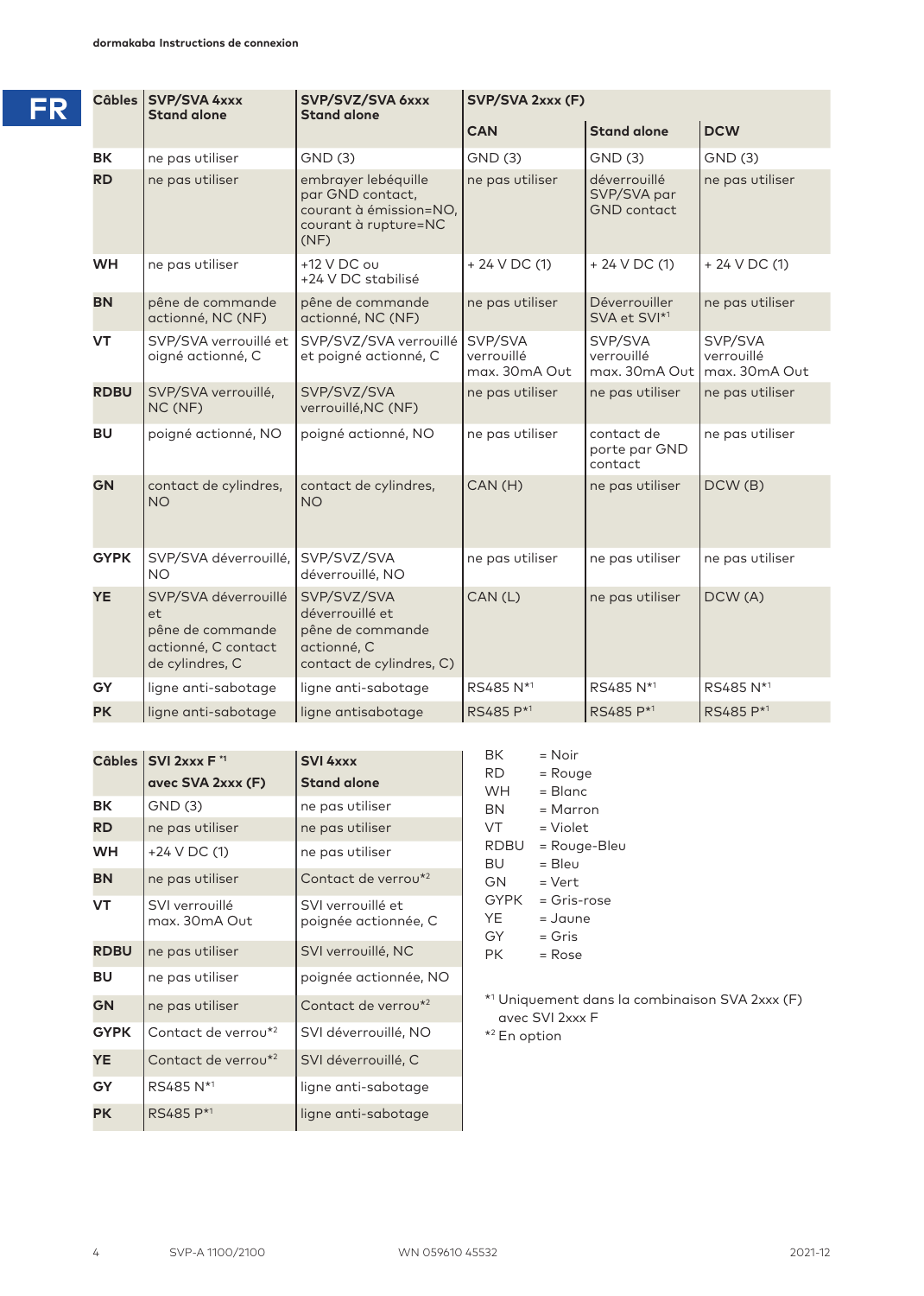| Cavi        | <b>SVP/SVA 4xxx</b>                                                                  | SVP/SVZ/SVA 6xxx                                                                                            | SVP/SVA 2xxx (F)          |                                                 |                                      |
|-------------|--------------------------------------------------------------------------------------|-------------------------------------------------------------------------------------------------------------|---------------------------|-------------------------------------------------|--------------------------------------|
|             | <b>Stand alone</b>                                                                   | <b>Stand alone</b>                                                                                          | <b>CAN</b>                | <b>Stand alone</b>                              | <b>DCW</b>                           |
| <b>BK</b>   | non utilizzare                                                                       | terra $(3)$                                                                                                 | terra $(3)$               | terra $(3)$                                     | terra $(3)$                          |
| <b>RD</b>   | non utilizzare                                                                       | scrocco di comando<br>inserito (impulso di<br>terra), corrente di<br>$lavoro = NO,$<br>corr. di riposo = NC | non utilizzare            | sbloccato SVP/<br>SVA per impulso<br>di terra   | non utilizzare                       |
| <b>WH</b>   | non utilizzare                                                                       | $+12$ V DC o<br>+24 V DC stabilizzato                                                                       | $+ 24 VDC(1)$             | $+ 24 VDC(1)$                                   | $+ 24 VDC(1)$                        |
| <b>BN</b>   | scrocco di comando<br>inserito, NC                                                   | scrocco di comando<br>inserito, NC                                                                          | non utilizzare            | Sbloccare<br>SVA e SVI*1                        | non utilizzare                       |
| <b>VT</b>   | SVP/SVA bloccato e<br>maniglia azionata, C                                           | SVP/SVZ/SVA bloccato SVP/SVA<br>e maniglia azionata, C                                                      | bloccato max.<br>30mA Out | SVP/SVA<br>bloccato<br>max. 30mA Out            | SVP/SVA<br>bloccato<br>max. 30mA Out |
| <b>RDBU</b> | SVP/SVA bloccato, NC                                                                 | SVP/SVZ/SVA<br>bloccato, NC                                                                                 | non utilizzare            | non utilizzare                                  | non utilizzare                       |
| <b>BU</b>   | maniglia azionata, NO                                                                | maniglia azionata, NO                                                                                       | non utilizzare            | contatto di<br>porta per<br>impulso<br>di terra | non utilizzare                       |
| <b>GN</b>   | contatto del cilindro,<br>NO.                                                        | contatto del cilindro,<br><b>NO</b>                                                                         | CAN(H)                    | non utilizzare                                  | DCW(B)                               |
| <b>GYPK</b> | SVP/SVA sbloccato, NO                                                                | SVP/SVZ/SVA<br>sbloccato, NO                                                                                | non utilizzare            | non utilizzare                                  | non utilizzare                       |
| <b>YE</b>   | SVP/SVA sbloccato e<br>scrocco di comando<br>inserito, C<br>contatto del cilindro, C | SVP/SVZ/SVA<br>sbloccato e scrocco di<br>comando inserito, C<br>contatto del cilindro, C                    | CAN(L)                    | non utilizzare                                  | DCW(A)                               |
| GY          | linea di sabotaggio                                                                  | linea di sabotaggio                                                                                         | RS485 N*1                 | RS485 N*1                                       | RS485 N*1                            |
| <b>PK</b>   | linea di sabotaggio                                                                  | linea di sabotaggio                                                                                         | RS485 P*1                 | RS485 P*1                                       | RS485 P*1                            |

| Cavi        | SVI 2xxx F <sup>*1</sup><br>con SVA 2xxx (F) | SVI 4xxx<br><b>Stand alone</b>         | BК<br>RD.<br><b>WH</b>   |
|-------------|----------------------------------------------|----------------------------------------|--------------------------|
| BК          | terra $(3)$                                  | non utilizzare                         | BN.                      |
| <b>RD</b>   | non utilizzare                               | non utilizzare                         | VT                       |
| <b>WH</b>   | $+24$ V DC (1)                               | non utilizzare                         | <b>RDB</b><br>BU.        |
| <b>BN</b>   | non utilizzare                               | contatto con i bulloni <sup>*2</sup>   | <b>GN</b>                |
| VT          | SVI bloccato<br>max. 30mA Out                | SVI bloccato e<br>maniglia azionata, C | <b>GYPI</b><br>YE.<br>GY |
| <b>RDBU</b> | non utilizzare                               | SVI bloccato, NC                       | PK.                      |
| <b>BU</b>   | non utilizzare                               | maniglia azionata, NO                  |                          |
| <b>GN</b>   | non utilizzare                               | contatto con i bulloni* <sup>2</sup>   | $*1$ So<br>con 9         |
| <b>GYPK</b> | contatto con i bulloni* <sup>2</sup>         | SVI sbloccato, NO                      | $*^2$ Op                 |
| <b>YE</b>   | contatto con i bulloni <sup>*2</sup>         | SVI sbloccato, C                       |                          |
| <b>GY</b>   | RS485 N*1                                    | linea di sabotaggio                    |                          |
| <b>PK</b>   | RS485 P*1                                    | linea di sabotaggio                    |                          |

| BК          | = Nero        |
|-------------|---------------|
| RD          | = Rosso       |
| <b>WH</b>   | = Bianco      |
| BN          | = Marrone     |
| VT          | = Viola       |
| <b>RDBU</b> | = Rosso-Blu   |
| BU          | = Blu         |
| GN          | = Verde       |
| GYPK        | = Grigio-Rosa |
| YΕ          | = Giallo      |
| GY          | = Grigio      |
| PК          | = Rosa        |

olo nella combinazione SVA 2xxx (F) SVI 2xxx F ozionale

**IT**